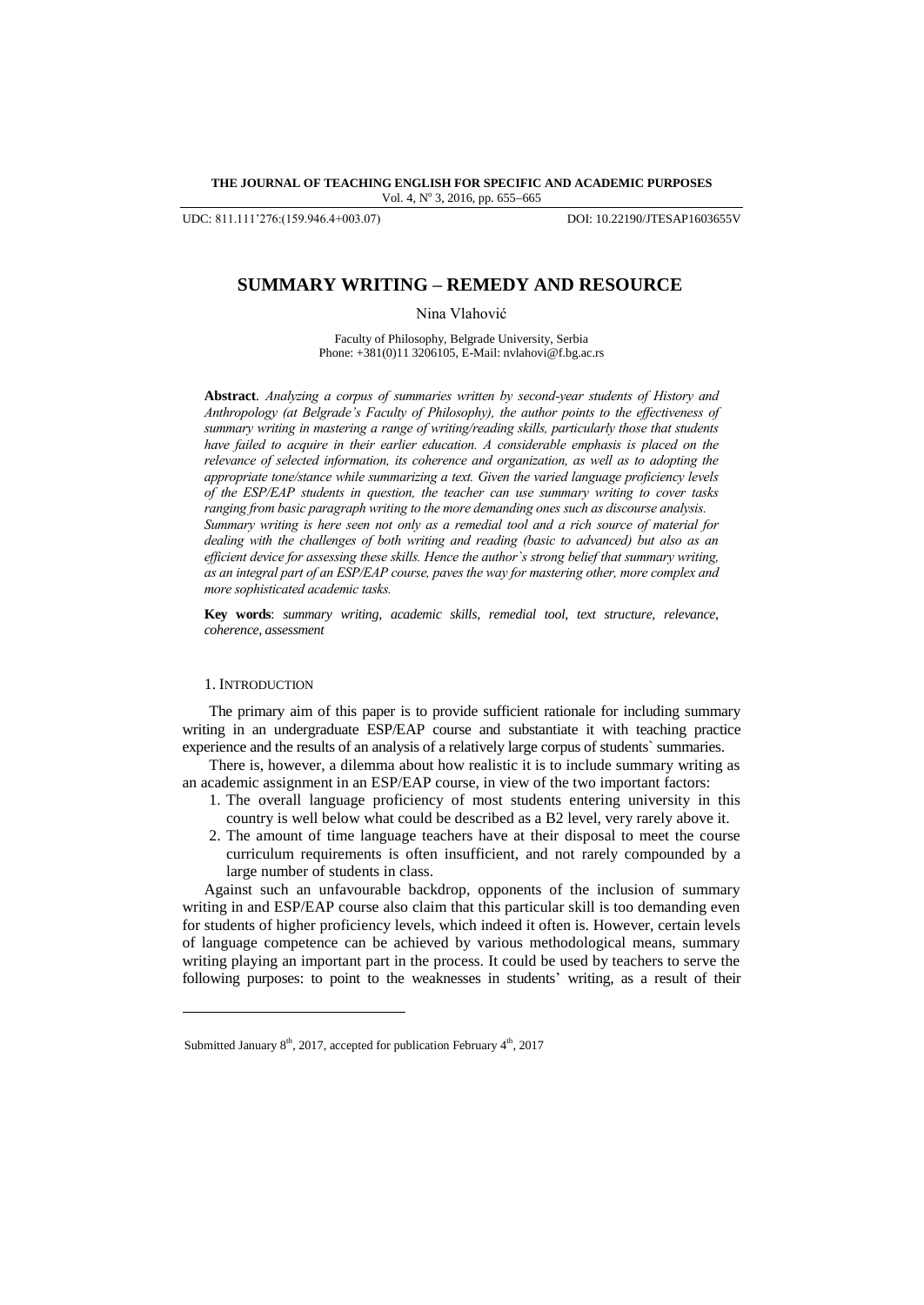recurring failure to acquire necessary (language) tools in their earlier education; to overcome these weaknesses and eventually equip students with the necessary tools, which will enable them to successfully tackle their future academic/career related writing tasks.

This takes us back to the title of the paper and the word *remedy* to which the above mentioned purpose of summary writing is partly related. Namely, it is through the remedial work on students' summaries, that is by dealing with what they seem to have failed to master in their earlier stages of education, that they can be guided towards acquiring more sophisticated language tools and academic/writing skills. Hence summary writing as *resource* in the title of this paper.

Let us first briefly look at what is usually implied by summarizing/summaries, why our students need summary writing and what kind of materials can be used for dealing with it.

Summarizing is most often spoken of as a productive writing skill used in study situations and activities such as writing essays, reports, dissertations, theses, in exam preparation, private study etc. (Jordan 1997, 6). Jordan makes the distinction between general writing skills (i.e. introducing, concluding, summarizing, paraphrazing) and the so called specific academic concepts/functions (e.g. definition, description, exemplification etc.). Chazal, on the other hand, introduces the term essential elements, defined as "the major components of texts" which are "informed by the purpose of the text" and he sees summary as one of them (Chazal 2014, 130). The list also includes elements such as argument, cause, classification, definition, exemplification, narration etc., some of which have been labeled differently in the existing EAP literature (e.g. as academic, rhetorical functions or simply functions). Chazal relates essential elements to critical thinking and offers examples of critical thinking processes associated with particular essential elements, e.g. identifying the author's stance in order to express it in the summary (ibid.). It is precisely this aspect of Chazal's study that has been pointed out in this paper, for, apart from identifying the main points in the text, it is seen as crucial for grasping the meaning of a text.

Students come across all kinds of summaries in their everyday (non)academic activities, such as exam preparations, lectures, discussions, conversations, video productions. So its utility as a skill is unquestionable even when it is not strictly related to academic tasks. Nevertheless, it seems that without the ability to summarize, no serious academic work can be carried out. The following are some of the purposes of writing a summary, proposed by the aforementioned author (Chazal 2014, 170-171):

- to assist the student in the process of understanding the text, especially in identifying the main points
- to provide tangible evidence for their teacher that the student has understood the text effectively; or in the case of flawed summaries, understood the text less well
- to use a citation in a new written or spoken text, for example as part of a literature review or as supporting evidence
- to use as a revision aid when recalling and consolidating knowledge for an examination
- to provide tangible evidence of effective reading

Since our students will soon be expected to take part in conferences and write papers in their fields of study, the mastering of the skill of summarizing is seen as vital, its utility being most evident in writing abstracts, syntheses, results of research papers etc.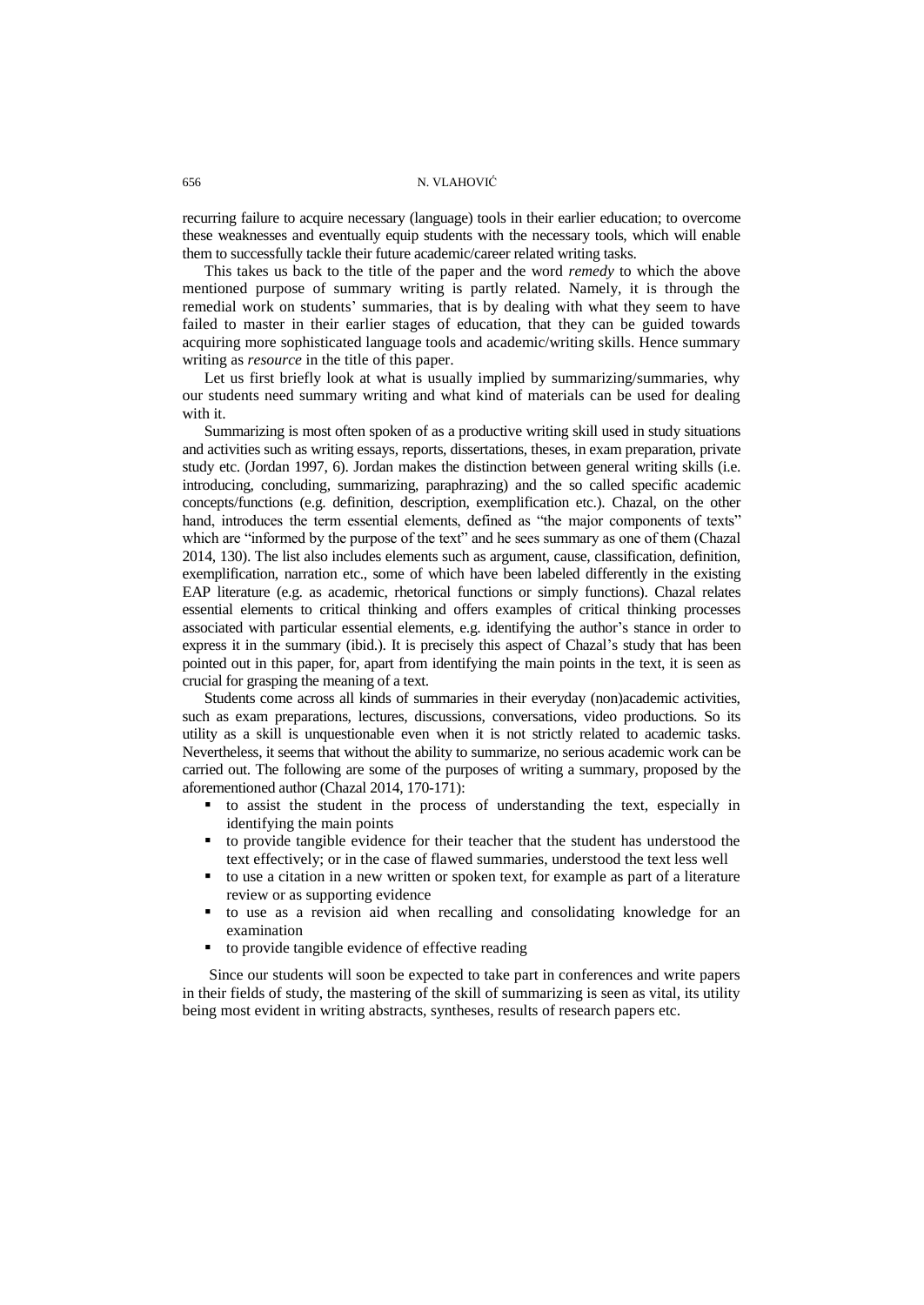In order to engage students in this task, it is important to make the right choice of materials to be summarized. The needs of students of different levels of language proficiency must be carefully examined so that the materials can be graded according to the degree of text complexity (genre, content, style, structure, level of reasoning required, length, even medium – written/spoken). The materials used with the students whose summaries will be analyzed here – that is the second-year students of History and Anthropology (at Belgrade University, Faculty of Philosophy) – mostly consist of newspaper articles and to a smaller extent of academic texts, all of which are related to the content of the students' fields of study.

A corpus of some 400 summaries written by two consecutive generations of students have been analyzed. For the purpose of this study the descriptive and analytic-synthetic methods have been employed with the focus on the analysis of the recurrent errors that have been grouped into three broad categories. The categories have been formed on the basis of Swales and Feak"s definition of a good summary (1994), and the errors are seen as deviations from the principles underlying a good summary.

# 2. WHAT IS A GOOD SUMMARY?

According to Swales and Feak (1994, 104-105), a good summary must be based on the following three principles (in reverse order):

- 1. It should condense the source material and be presented in the summary writer`s *own* words. (condensed and restated)
- 2. It should present the source material in a *neutral* fashion. (unbiased)
- 3. It should offer a *balanced* coverage of the original. In other words it should exclusively focus on the source text information.

We will take these three principles as a starting point in attempting to classify the recurrent problems that students face when writing summaries. First of all, these problems can be roughly divided into those related to the *use of language*, (e.g. grammar, vocabulary) and into those pertaining to what we could broadly label as *reasoning*.

The former group of problems, those related to the use of language, will be addressed in this paper only in so far as they have direct bearing on the principles mentioned above. This is where the skepticism of those opposed to the inclusion of summary writing assignment in an ESP course falls on fertile ground for they claim that summary writing is too demanding a task for students of lower language proficiency. In order to substantiate the opposite claim, we may ask the following two questions: Is it more demanding language-wise to insist that students write a summary rather than any other kind of writing (short essays, letters, commentaries, reports, stories) and, what are the potential benefits of using summaries over other types of writing assignments in addressing recurrent grammar mistakes?

The following is a student"s summary of the article entitled *In China, a Struggle to Preserve a Dying Language* (Lague 2007):

"The main theme of this text are Manchu language and Manchu people. Manchu people live in the north-eastern provinces of China. They are descendants of famous Qing dynasty from  $17<sup>th</sup>$  century, and they speak Manchu language. The main problem is disappearing of Manchu language. Even if there is 10 million of Manchu people, most of them are speaking chinese. Some people like Ms Meng and her grandson Shi Jung are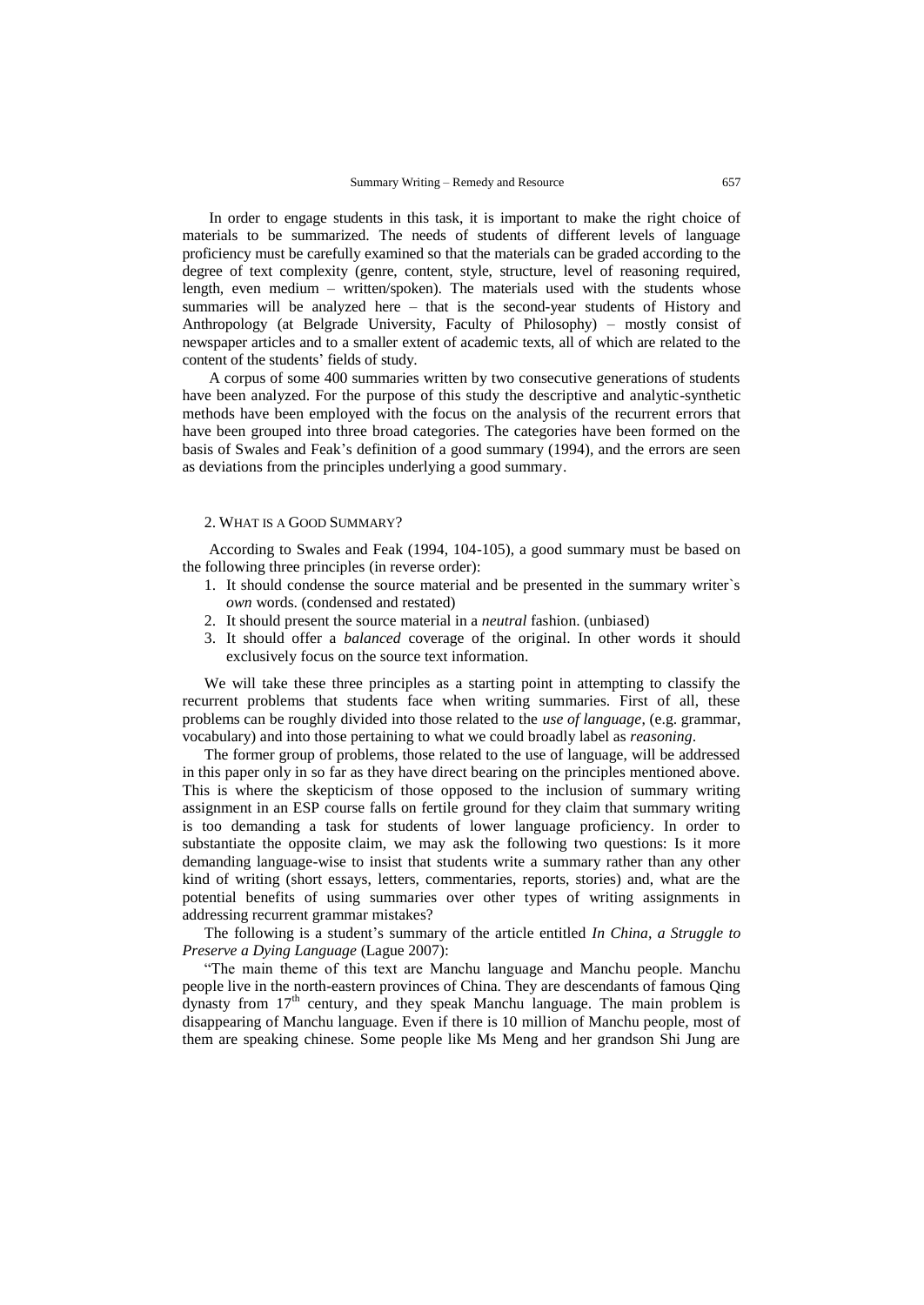trying to learn pupils old Manchu language. Bad thing is that Manchu language is one of 3400 languages which will die in next 100 years."

If this is taken as a representative sample of an average student/learner"s language proficiency level (although the range is much wider), it may be noted that most grammar mistakes are related to the use of tenses, articles and orthography, which are in no way the consequence of the demanding nature of summary writing. The few vocabulary related mistakes (e.g. learn/teach) will be ignored here, for their bearing on the overall quality of the summary in question would be the same as on any other type of writing task. We will return to some aspects of lexical accuracy later on. However, as can be seen from the above summary, there are some aspects of grammar/syntax, hinging on reasoning, which could be improved precisely through acquiring the skill of summarizing. This, again, takes us back to the first principle offered by Swales and Feak (the need to condense the source material), which often poses a problem for most of our students. We will examine this in greater detail.

#### **2.1. Condensed and restated**

The reason why our students fail to produce condensed and restated version of the original is, in the first place, because they fail to recognize the *underlying text structure* as a key to both reading comprehension and summarizing texts. This is an area of language study highly neglected in primary and secondary schools language tuition. That is why most students arriving at university come across the notion of text structure for the first time either when engaged in reading comprehension tasks or in summary writing. Focusing on text structure in summary writing is of crucial importance, for without recognizing the underlying structure, any writing based on the given text is stripped of the skeleton, of the foundation on which all successive stages of writing are to be built. To quote Robert Alan Granville "the underlying structure of the message is as much a part of the message as the contents of the message." (Granville 2014)

Depending on the writing genre they need to summarize (narrative or expository), students should learn how to identify the organizational pattern of a text (signalling devices, text cohesion, sentence level factors etc.) (Cochran and Hain 2014). Most texts the summaries of which have been analyzed here are those that fall within the expository genre, more precisely comparison-contrast, problem-solution, cause-and-effect and to a lesser degree persuasive texts. It is the signalling devices within the text that should give a clue to the readers/students about what kind of text they are dealing with. So, the failure to recognize signalling devices, the most obvious ones being headlines, subheadings, topic sentences, introductory statements, signal words (e.g. first, second, because, therefore, consequently, however whereas etc.) leads to the failure to identify the underlying text structure and eventually to missing the main point of the text. The following excerpts from students summaries (80-100 words) of two newspaper articles (*After more Than Sixty Years Nazi Records Come to Light* and *A System Afraid of its Own History*) provide an illustration for this (Landler 2007; Tatlow 2010).

The first article, with elements of cause and result structure, is more or less an expanded version of the news about the opening of archives in Germany and the benefits this has brought to researchers and the families of victims. The second one, which deals with the reluctance of the Chinese authorities to face the facts and realities of its recent history and the implications of this on the educational system, has more obvious elements of both cause-and-result and problem-solution text structure. The following sentences are all introductory ones, aimed at stating the main point of the texts: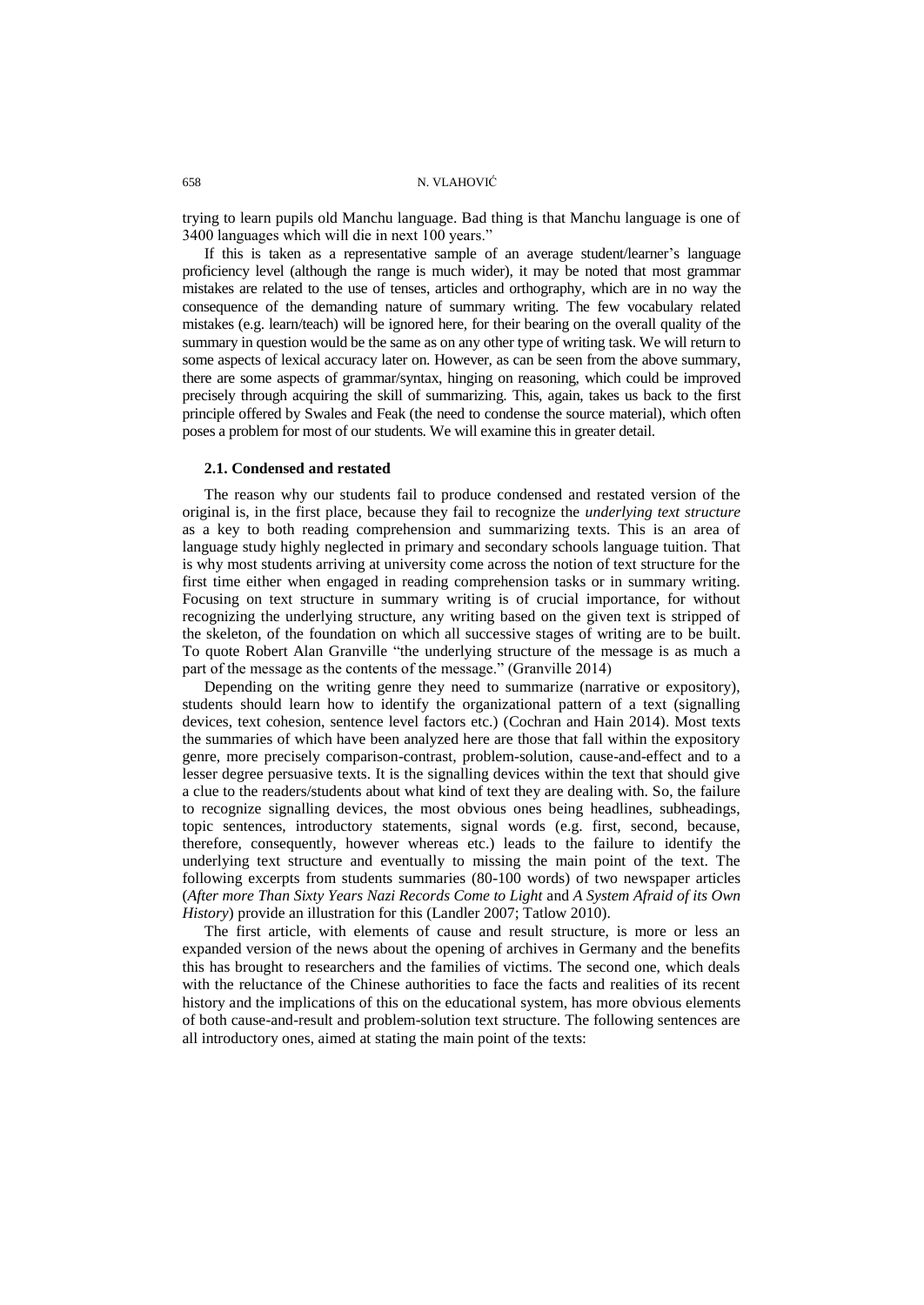*After More than Sixty Years Nazi Records Come to Light*

- This article provides various data which attests to the German concentration camps Holocaust and other camps.
- This article talks about German tracing service situated in Bad Arolsen.
- This text is about Nazi records…
- This is a story about horrible Holocaust that happened during World War II.
- This text talks about Nazi victims in World War II.
- A former prisoner of Auschwitz returns to this place that revives horrible memories from her past, but one day she is astonished to find her own signature on a piece of paper…
- Mrs Ban was in Auschwitz in Poland and she survived.

# *A System Afraid of its Own History*

- Mr Meizhong became a history teacher so that he could tell his children about the country they live in.
- This text talks about the Chinese history of which Fan Meizhong is afraid.
- This article is about telling the truth about history in many countries.
- The author of this text gives us reasons why he became teacher.
- Fan Meizong decided to become a history teacher because he hadn"t had a good education.
- In this article two Chinese historians Mr Fan and Mr Yuan talk about problems in China.

Failure to recognize the text structure has obviously resulted in the inability to grasp the essential points of the text, although the titles already clearly point to it. In addition, the role of the characters in both stories belongs to what could be labeled as minor support, and as such should most probably to be omitted in summaries. The characters mentioned in texts, to whose role most students attach crucial importance, are in fact only representative of two groups of people, survivors in the first case and educators in the second and only as such could find their place in summarized texts. The same applies to the summary of the text on the struggle to preserve a dying language in China, mentioned earlier, in which the character of Ms Mang represents the few remaining speakers of the dying Manchu language. So the text is certainly not about Ms Mang nor is it about the Manchu language or the people who speak it but about the struggle to keep the language alive.

It is within the existing language teaching practice in primary and secondary schools that we can search for the reason why most students who arrive at university have never analyzed texts in such a way. This, combined with the practice of learning an incredible amount of materials to all of which equal importance is attached, often results in learning things by heart, without genuine understanding and critical approach, and eventually in acquiring too much useless information with no tools for processing it.

For these reasons, again, students often find themselves in the position best described as 'not seeing the forest for the trees', and therefore they include in the summary parts of the text easiest to understand and digest - names (as can be seen from the examples above), figures, enumeration of all kinds, places and years etc., thus missing the quintessence.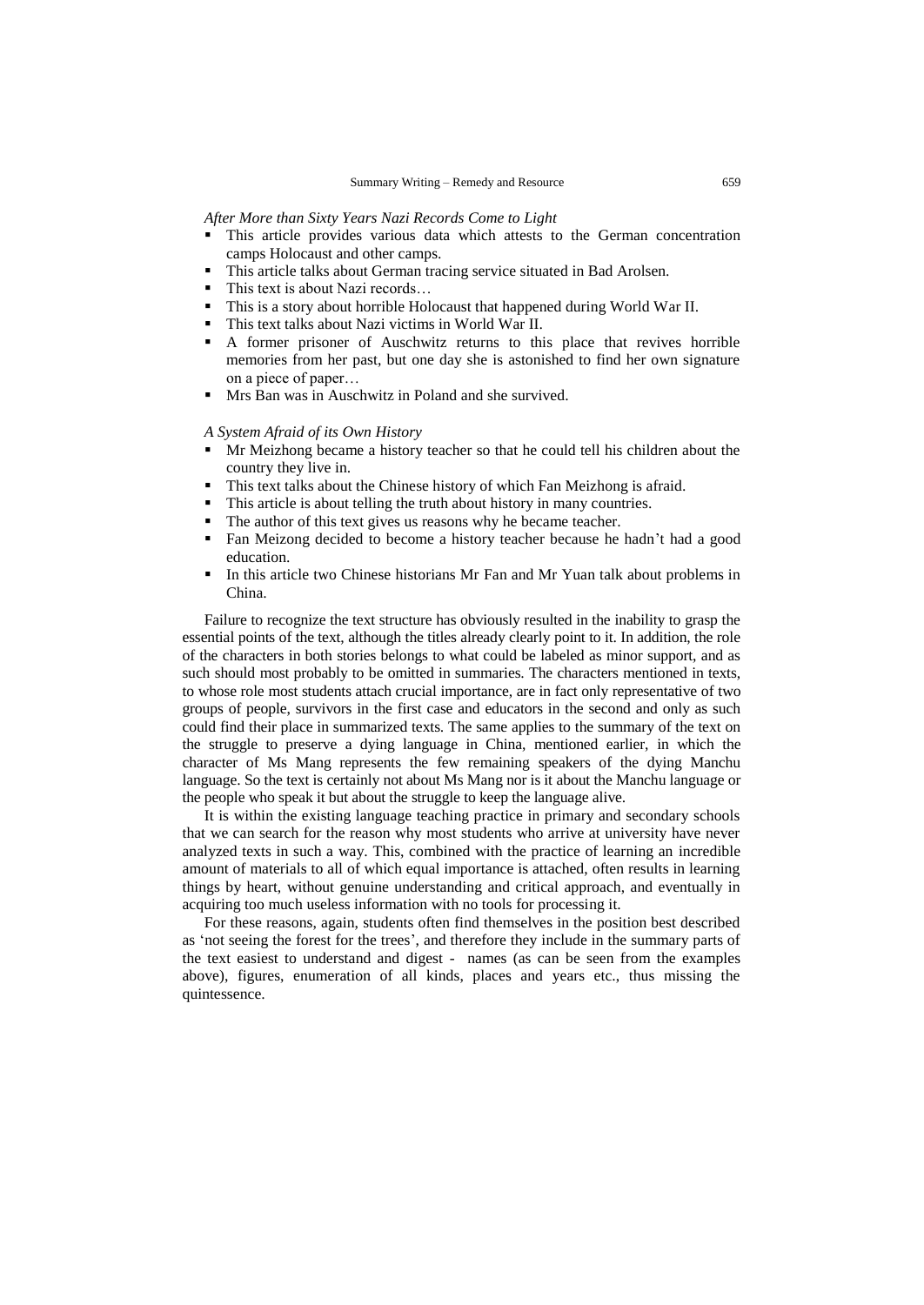Examples of gist evasion abound, the most frequent being resorting to narration:

#### *After More than Sixty Years Nazi Records Come to Light*

- Auschwitz Birkeanu was a Nazi concentration camp in Poland where Noemi Ban and he family arrived in 1944. In this tranquil town in central Germany she found a faded scrap of paper that she remembers signing on the day when she arrived at the camp…
- This is a story about Naomi Ban who survived the Nazi Concentration camp in Auschwitch. Her family arrived there in July 1944, but unfortunately her family died there. One day she visited Holocaust archive and she was very surprised when she saw her handwriting.
- Survived Holocaust victim, Noemi Ban was imprisoned in the Nazi concentration camp named Auschwitz – Birkenau. She said she was shocked when she saw her handwriting sign for entrance in camp, because she did not understand why Nazi needed that this precise data…

The following are parts of students" summaries of the article entitled *Young Sikh Men Get Haircuts, Annoying Their Elders* (Gentleman 2007), which obviously addresses the tendency among young Sikhs to abandon turban wearing and the reaction it causes among the more traditional community members:

- Jugraj Singh abandoned his turban and got his hair cut off. He collected the tresses from the barbershop floor, packed them in a bag and put that bag into a river floating out of Amritsar.
- Jugraj Singh, 14 year boy, was one of the main characters, and for him haircutting and throwing the bag full of hair into the river wasn't an emotional moment. He felt smarter without it.
- Jugraj Singh abandoned his turban at the age of 14, saying it got in the way when he took judo classes. When he cut off his hair, he collected from the barbershop floor and then threw it into the river.

So failure to identify the underlying structure and the *topic sentence* leads to failure to distinguish between *important and less important and unimportant information* in the text. This is often reflected in the very first sentence of students" summaries where they seem to be unable to choose the right *reporting verb*, which is also evident in the above quoted examples. Namely, it is the reporting verb that is supposed to indicate the author"s stance, attitude, opinion or point of view. If ill-chosen and combined with failure to produce *general terms* that often clearly indicate what the text is about or what the author is focused on, boils down to missing the entire point of the text. The reporting verbs that our students most often opt for are literal translations from their mother tongue, those they were taught to use when retelling plots or themes of literary works they dealt with in their previous language classes. The following are the most common ones:

- This is story about Noemi Ban, the lady who was able to see her own handwriting...
- This article is talking about the Holocaust archive…
- This article speaks about Nazi records in archives in Bad Arolsen.
- This text is about the young Sikh man who abandoned his turban…
- This article discusses a long practice of turban wearing.
- The text final words are telling about that main problem ...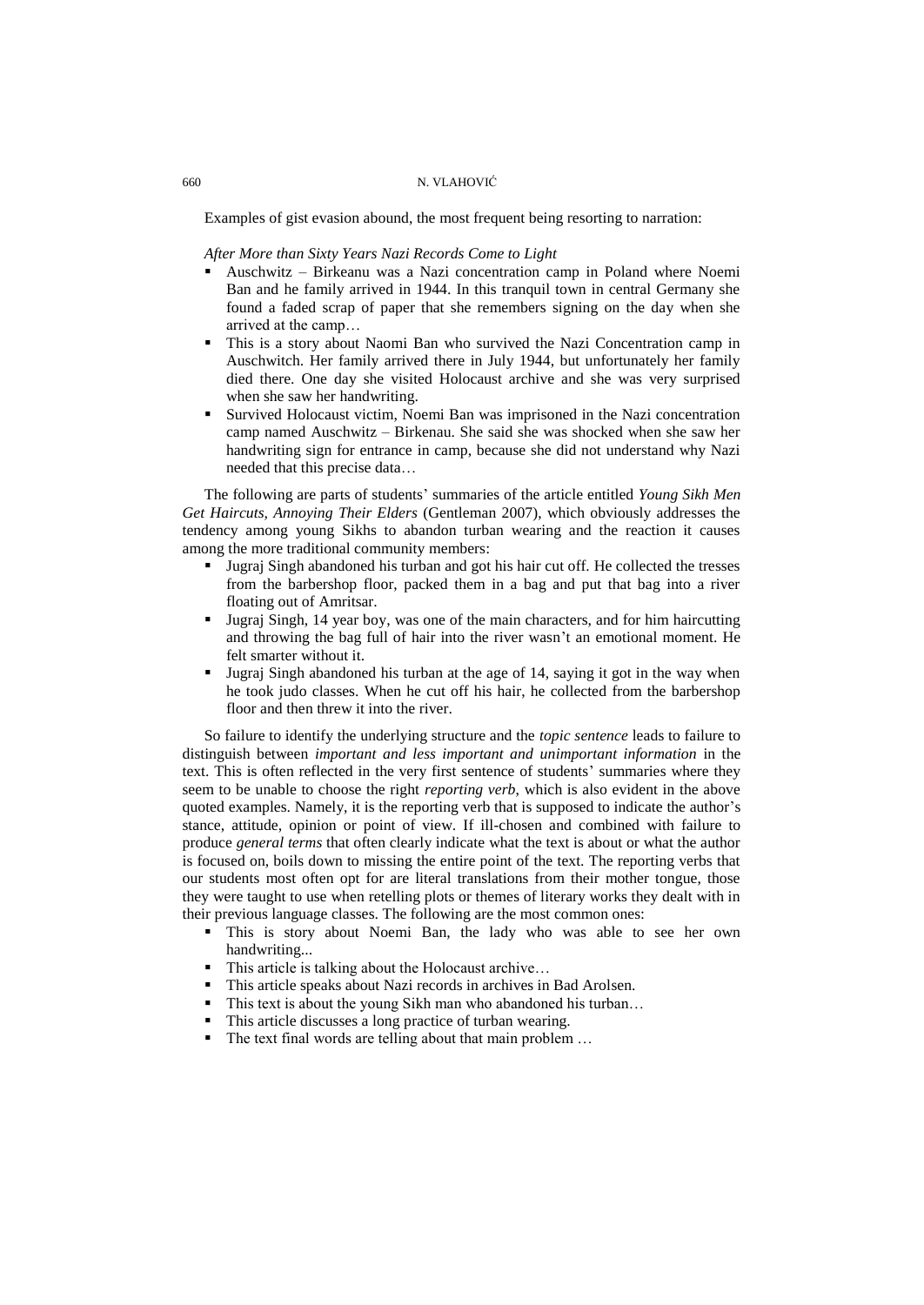Rarely do students manage to come up with either the appropriate reporting verb (e.g. *argue, claim, examine, propose* etc.) with the right degree of objectivity or the general terms/nouns that best express the issue in question, though instances of the use of words such as *rising trend, tendency, rationale, consequences* are occasionally found in their summaries. Here are some attempts at finding similar ones:

- The article deals with the gradual abandoning of the practice of turban wearing among young Sikhs...
- The author of the article describes the <u>accelerating westernizing</u> of Indian life and its effects on the traditional Sikh community …
- The article deals with the attitude of the modern Chinese society to its own history and the attempts of individuals to present it objectively…
- The author reveals the truth about the thirst for historical truth in today`s China and the attempts of the ruling party to contain it.
- This article deals with the struggle of a few brave teachers to fix the errors of the old teaching practice and the price they pay for it.

Closely related to the failure to provide the appropriate reporting verb and general terms/nouns is students' reluctance to use simple, short sentences or more 'basic' vocabulary. They seem to believe that opting for simpler syntactic/lexical choices would reduce the quality of their writing. This can also be the consequence of literal translations from their mother tongue, resulting in long, imprecise, repetitive and occasionally illogical sentences and very often in unrelated sentences, wrong word order etc.

- Teachers like Mr Fan were having many problems in their fight against the system. Mr Zuan was dealing with pretty much the same issue, although he was helped by his school… The things are getting better although there is a lot of stuff that needs to be fixed.
- Mr Fan is a teacher in Beijing. He became a history teacher because he wanted to tell the truth. He wanted to present a real history of the people"s Republic of China and Communist Party which caused many tragedies.
- Fan Meizhing, who is teaching history, is the teacher who is telling the truth.
- Education system is hiding the truth. Many things that happened in China"s history are hidden, because the political party that caused it don"t want the society to know about their mistakes that caused tragedies.
- Mr Fan thinks that people need to know what happened in their past, and he is telling his students the truth, not lies that are in school books...

We have, so far, pointed to the most frequent deviations from the principle that summaries should be condensed and restated version of the original. Even if they are condensed and restated, what is often missing is *coherence*. That is why students should be taught basic clause types and various linking devices used to express different relationships between clauses in all stages of the writing process. This is where simple paragraph writing comes in, enabling less proficient students to get acquainted with the basic rules of writing. By paying attention to the proper organization and coherence of the paragraph, students are more likely to avoid the use of unrelated sentences, the instances of which are numerous:

 This article reveals how a dying language holds a group of people together. Ms Meng is one the few residents of a small village in northeast China. Despite utility of modern Chinese, Manchu is still spoken by older generations. It appears that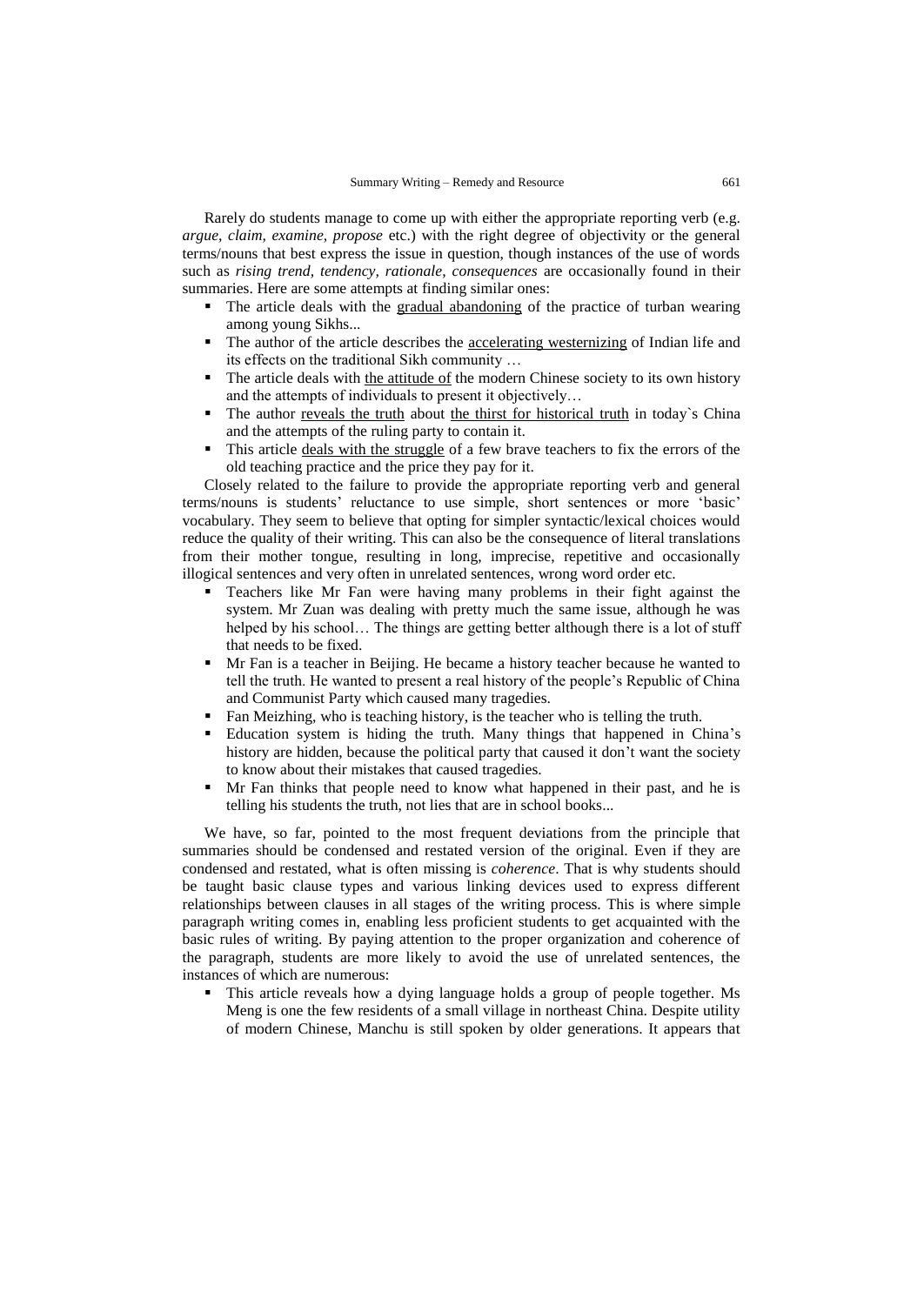this old language is hard to preserve. This language was the official language of the Qing dynasty, so it`s part of the tradition.

 This text tells us about Holocaust documents and Nazi victims. Mrs. Ban, Holocaust survivor, found her entry document in Bad Arolsen. The ICRC keeps all Nazi documents form the concentration camps. Tracing Service is open to all survivors and scholars. Transferring digital copies is primary task.

Another, almost totally overlooked area in writing assignments in our schools is *plagiarism*. It has become an almost legitimate way of dealing with different types of writing tasks, primarily those referring to the analyses of literary works. Students use internet sources indiscriminately and abundantly resort to copy-pasting. There is very little information given about and attention devoted to the problem of plagiarism and almost no responsibility to bear in case it occurs.

In our students` summaries plagiarism appears in the following forms:

- 1. Copying the entire sentences, of which examples abound. The following are the headlines of two articles incorporated in the summary, in almost their entirety:
	- This article focuses on the struggle in China against a system afraid of its own history.
	- This article is about Nazi records which come to light after more than 60 years.
- 2. Copying very specific phrases or words that do not fit the style and register of the summary, for which adequate synonyms could obviously not be found (e.g. *mired in cover-ups, miasma of ignorance, unfettered access, conspicuous emblem, a maverick teacher* etc.)
- 3. Copying by quoting too much text (often irrelevant):
	- At last, the author quotes the words of Paul Shapiro, the director of Advanced Holocaust studies at the museum in Washington: 'That's a big job, but it's one we're committed to doing.'
	- "The Manchu language is now a living fossil" this sentence from the text best describes what the whole text is about.

It is within the scope of the two remaining principles to be followed in summary writing (i.e. presenting source material in a neutral way and focusing on the source text information) that we can detect students" tendency to copy and apply certain writing patterns and practices they have adopted in previous schooling. Most of them have rarely, if ever, had a chance to analyze texts in terms of genre, style, register and write essays for different purposes, (reporting, summarizing, reviewing, arguing). Consequently, their summaries are full of personal comments, added information and other deviations from the original text.

# **2.2. Unbiased**

It is in this category of students' errors that the importance of identifying the author's stance, mentioned earlier in this paper, finds its justification. In order to avoid slipping into bias, students" need to be acquainted with the evaluative language (both lexical and grammatical). It is also important to note that using evaluative language does not inevitably represent the author's stance, but is often used to present the views of others. Therefore, in order to clearly identify the author's stance, the reader "needs to go beyond the surface and more deeply into the meaning and context" (Chazal 2014, 172).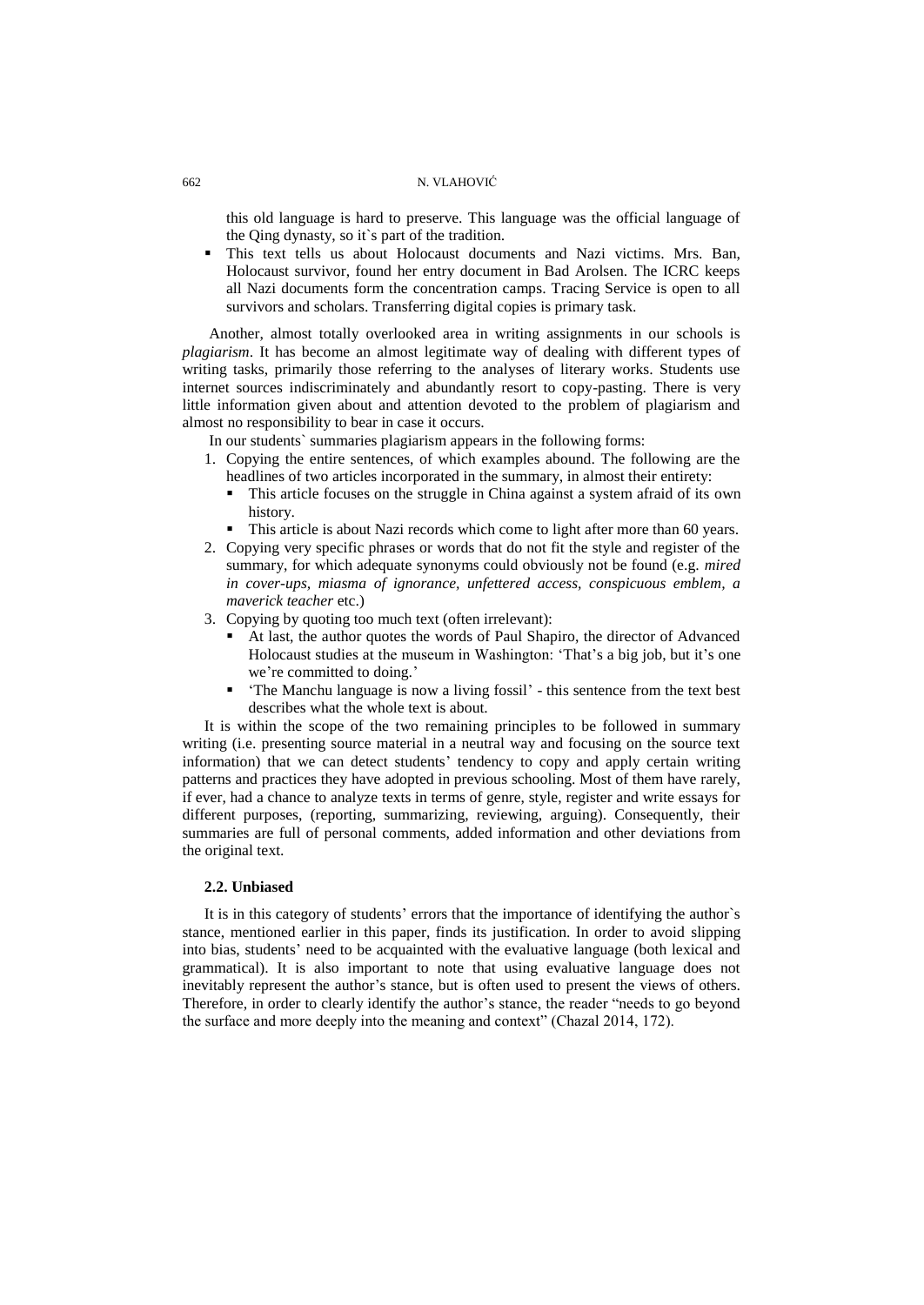In our students" summaries the evaluative language appears most frequently in the form of comment adverbs such as *(un)fortunately, luckily, obviously*; certain impersonal expressions that introduce an aspect of subjectivity such as *it's interesting, it's important, it's natural*, and very often in semi-rhetorical sentences, usually at the end of the summary, which serve as a kind of conclusion, frequently considered indispensable. Here are some examples of subjectivity in the widest sense of the word that illustrate the deviation from the neutral tone or stance to be maintained in summaries.

- It's interesting that the same language was the official voice of the Oing dynasty.
- There are only ten million Manchus and their future is not shining.
- Luckily, some schools support nonconformist historians…
- I like this story, it is an interesting presentation of …
- I think that this story insults real Christians and, by the way, this is a story about
- For me an interesting moment is when ...
- Probably new technology will help, but Mrs Ban is too old and she can't wait for a long time ...
- The question is: Is it worth to throw away culture and tradition for fashion and trends?
- It is natural that the communist try to hide as much crimes they have done as they can.

# **2.3. Balanced**

…

Some of the above quoted sentences also illustrate the deviation from the principle that summary writers should exclusively focus on the source text information. Students often ignore this principle by adding information, in all kinds of language "improvisations", which most often appear in three forms/positions:

- 1. In introductions, or in the opening sentences with the aim of providing more background information or "catchy" beginning sentences:
	- Anthropology is the most tolerant and the most humanistic science of all human sciences.
	- Modern China has a very big population with 1.3 billion citizens and many language and ethnic groups.
	- Sikhs are the religious group based mostly in Punjab.
	- Cultural revolution in 50"s completely changed China and that revolution is a last step in progress of PRC. Price of progress in China is very high.
	- Mind controls the nation!
- 2. As a display of knowledge only widely related to the topic in question:
	- This is how governments treat general population, the principles are the same if rulers want to go to war they lie to people, telling them that enemy is bad, which was the situation in Yugoslavia.
	- This problem does not exist only in China, it is a problem of many countries in the world.
	- China"s economy and society organization is diversed and sophisticated.
	- People don't know about many great things that happened in years of communist rule.
	- Man is easiest to brainwash when he is young. So make sure u control the teachers or have them aligned with u to be sure that no one steps out of boundaries that u set.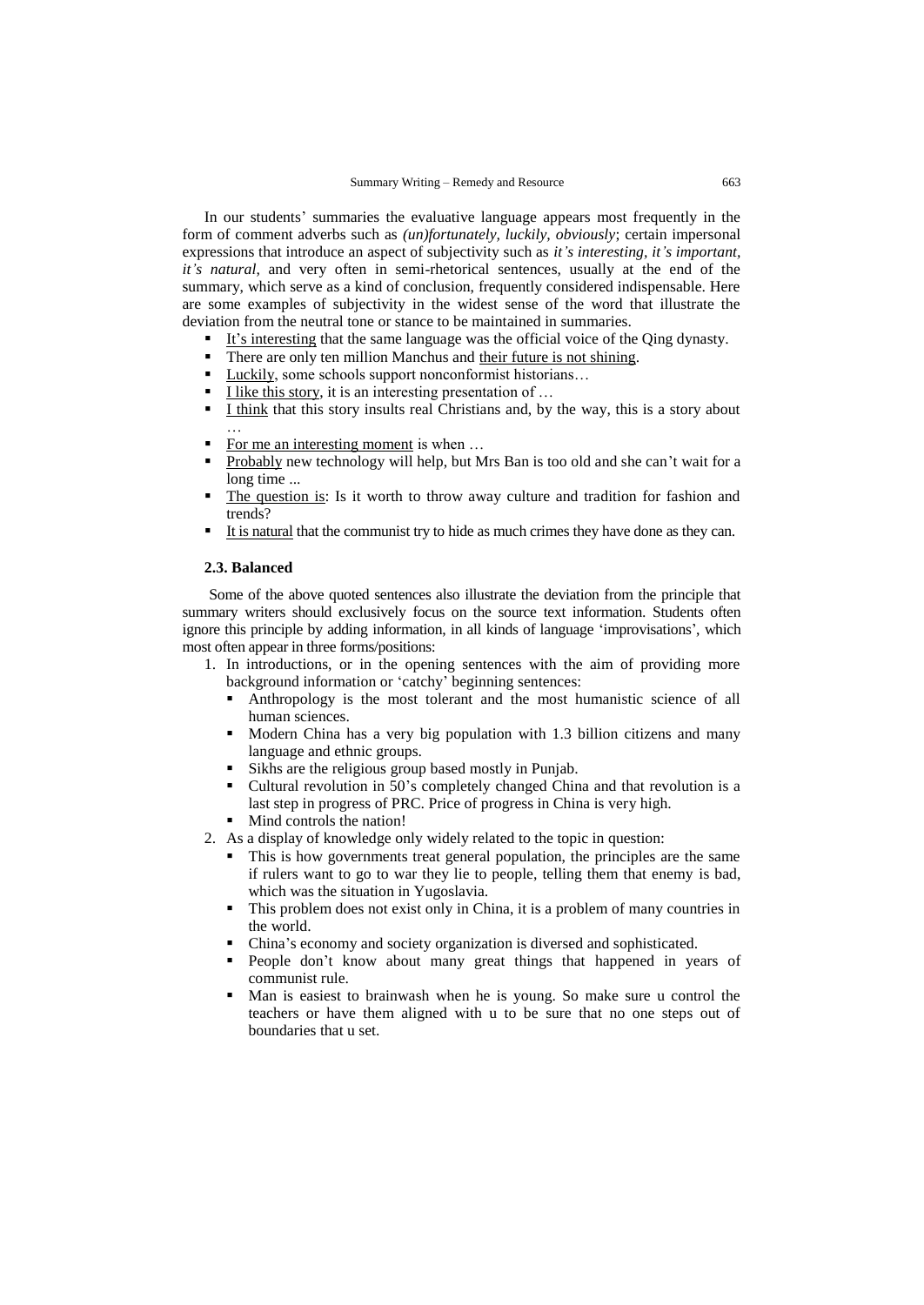- 3. In conclusions, aimed at providing the "moral" of the story, or a "powerful", effective ending.
	- The story of Ms Ban can be used as framework of useful information and can serve the purpose of expanding the current knowledge in the area.
	- Control of the mind is on the greatest level.
	- At the end, in this system history is the greatest loser and winner is only the government.
	- In conclusion, the technology is a key of success for the future of all archives.
	- The new documents are important for next generation to prevent the new Holocaust in the future.
	- In conclusion, young men don't care about elders' opinion or about tradition, they only want to look good and feel comfortable.

The last point to be mentioned here, not strictly related to the three principles discussed above, is students' reluctance to conform to the formal rules of summary writing. It is very difficult to discipline them into writing summaries of a preset length and in the given format. They refuse to count the number of words they have written, to leave margins, use paragraphs etc.

# 3. CONCLUSION

The analysis of the students' summaries has pointed to a number of seriously neglected areas of language education that need to be addressed. That is why most students find the task of writing summaries extremely demanding, for they have never been acquainted with a range of skills needed to carry it out.

The potential benefits of using summaries as writing assignments, particularly in addressing recurrent mistakes seem to be undeniable. So is the potential of summary writing in improving all other language skills. It enhances students' reading comprehension, for which the acquaintance with the text organization and structure, mentioned earlier, is indispensable because "as readers interact with the text to construct meaning, their comprehension is facilitated when they organize their thinking in a manner similar to that used by the author" (Cochran & Hain 2014). The potential benefits of summarizing is equally applicable in developing speaking skills, for which the acquisition of all the above mentioned elements is equally important. As such, summary writing appears to be a perfect remedial tool, providing a rich source of material for dealing with the challenges of writing/reading/speaking (basic to advanced) and an efficient device for assessing these skills. It is also a useful tool for both developing and assessing critical thinking skills, a highly neglected area of study in our educational system. As an integral part of an ESP/EAP course, it most certainly paves the way for mastering many other, more complex and more sophisticated academic tasks.